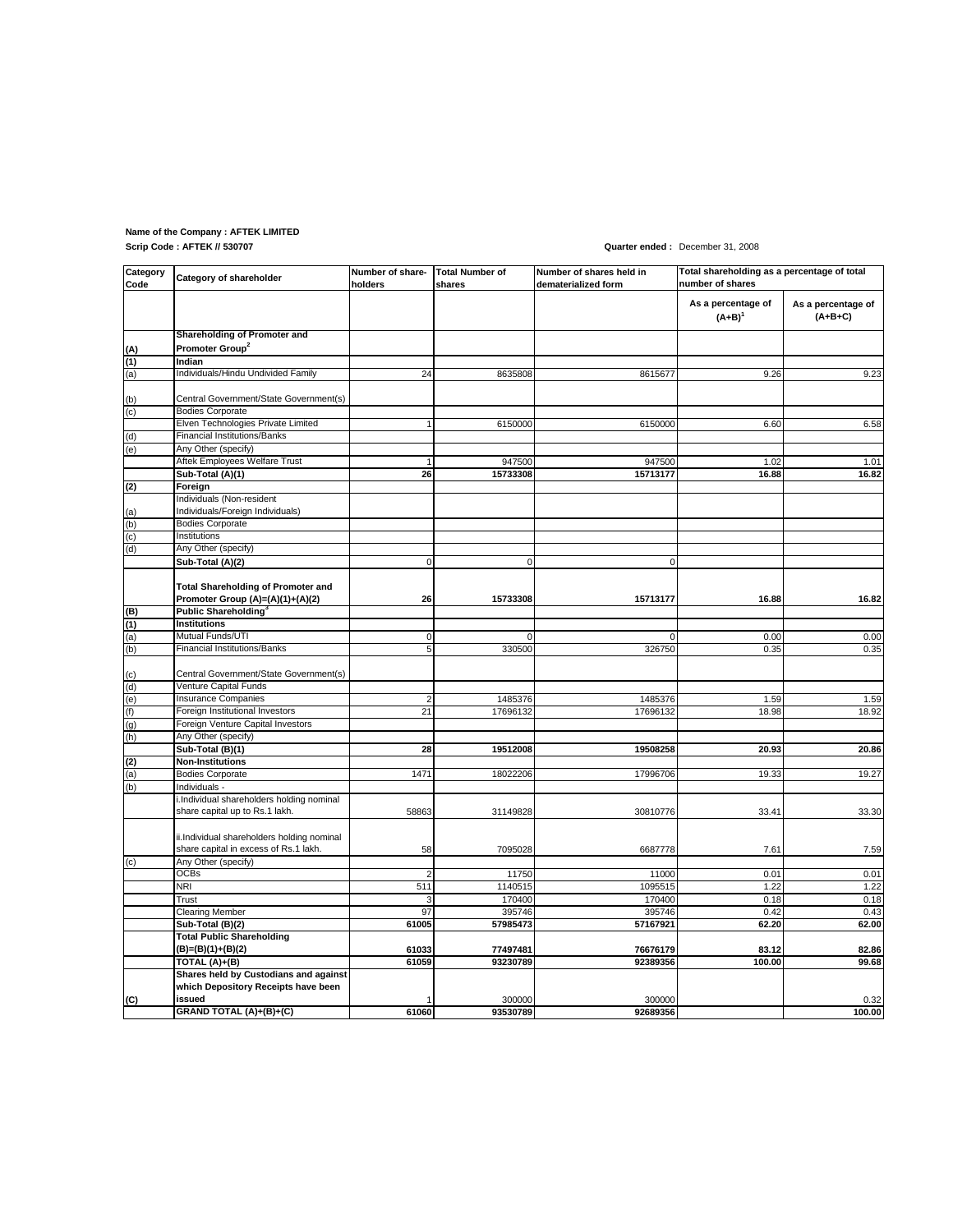$(I)(b)$ 

# **Statement showing Shareholding of persons belonging to the category "Promoter and Promoter Group"**

| Sr.No. | Name of the shareholder               | <b>Number of shares</b> | Shares as a percentage of total<br>number of shares {i.e., Grand<br>Total (A)+(B)+(C) indicated in<br>Statement at para (I)(a) above} |
|--------|---------------------------------------|-------------------------|---------------------------------------------------------------------------------------------------------------------------------------|
|        | 1 KUNJANA BROOTA                      | 90313                   | 0.10                                                                                                                                  |
|        | 2 POURNIMA NITIN SHUKLA               | 19957                   | 0.02                                                                                                                                  |
|        | 3 MAHESH CHANDER BROOTA               | 140068                  | 0.15                                                                                                                                  |
|        | 4 SUVIRA BHANDARI                     | 14037                   | 0.02                                                                                                                                  |
|        | 5 POONAM MUKUL DALAL                  | 43050                   | 0.05                                                                                                                                  |
|        | 6 MUKUL DALAL                         | 304965                  | 0.33                                                                                                                                  |
|        | 7 HUMNABADKAR ASHUTOSH VINAYAK        | 1246225                 | 1.33                                                                                                                                  |
|        | <b>8 VARSHA MALEKAR</b>               | 5250                    | 0.01                                                                                                                                  |
|        | 9 GAUTAM BROOTA                       | 37925                   | 0.04                                                                                                                                  |
|        | 10 RAKESH CHANDER BROOTA              | 25187                   | 0.03                                                                                                                                  |
|        | 11 PRABHA MOHAN DHURU                 | 20375                   | 0.02                                                                                                                                  |
|        | 12 MEERA RANJIT DHURU                 | 19875                   | 0.02                                                                                                                                  |
|        | 13 CHARUHAS VASANT KHOPKAR            | 619875                  | 0.66                                                                                                                                  |
|        | 14 RANJIT MOHAN DHURU                 | 1266653                 | 1.35                                                                                                                                  |
|        | 15 RAVINDRANATH UMAKANT MALEKAR       | 1383750                 | 1.48                                                                                                                                  |
|        | 16 SAVE SANDIP CHINTAMANI             | 1435441                 | 1.53                                                                                                                                  |
|        | 17 NITIN KASHINATH SHUKLA             | 1344000                 | 1.44                                                                                                                                  |
|        | 18 SAVE SNEHA                         | 23837                   | 0.03                                                                                                                                  |
|        | 19 SUJATA ASHUTOSH HUMNABADKAR        | 375                     | 0.00                                                                                                                                  |
|        | 20 VINAYAK APPARAO HUMNABADKAR        | 40225                   | 0.04                                                                                                                                  |
|        | 21 PROMOD BROOTA                      | 549125                  | 0.59                                                                                                                                  |
|        | 22 CHINTAMANI H SAVE                  | 300                     | 0.00                                                                                                                                  |
|        | 23 PRADIP CHINTAMANI SAVE             | 2000                    | 0.00                                                                                                                                  |
|        | 24 VINOD KUMAR BROOTA                 | 3000                    | 0.00                                                                                                                                  |
|        | 25 AFTEK EMPLOYEES' WELFARE TRUST     | 947500                  | 1.01                                                                                                                                  |
|        | 26 ELVEN TECHNOLOGIES PRIVATE LIMITED | 6150000                 | 6.58                                                                                                                                  |
|        |                                       |                         |                                                                                                                                       |
|        | <b>Total</b>                          | 15733308                | 16.82                                                                                                                                 |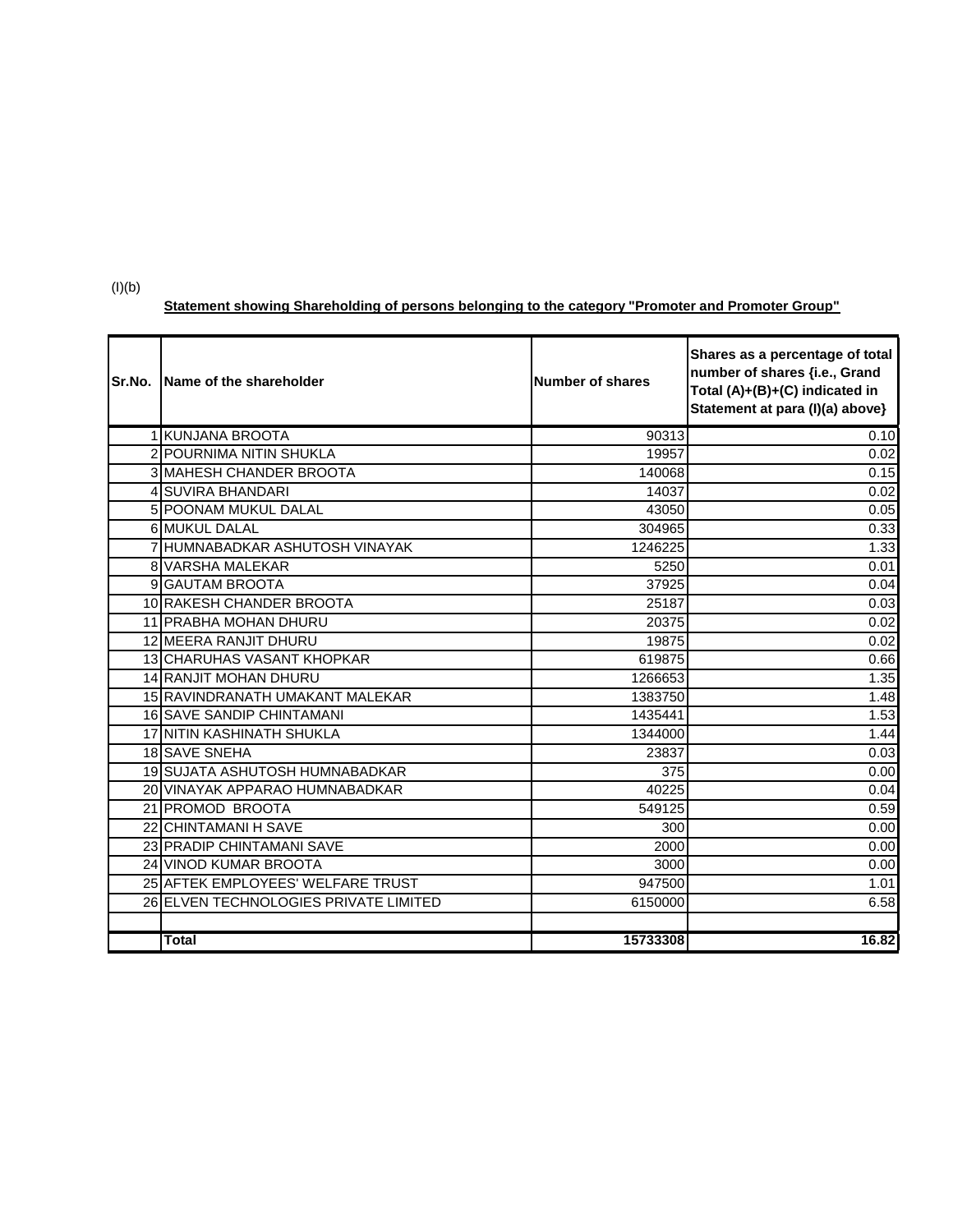(I)(c) **Statement showing Shareholding of persons belonging to the category "Public" and holding more than 1% of the total number of shares**

| Sr.No. | Name of the shareholder           | <b>Number of shares</b> | Shares as a percentage of total<br>number of shares {i.e., Grand<br>Total (A)+(B)+(C) indicated in<br>Statement at para (I)(a) above} |
|--------|-----------------------------------|-------------------------|---------------------------------------------------------------------------------------------------------------------------------------|
|        | 1 MEGA RESOURCES LTD              | 2400000                 | 2.57                                                                                                                                  |
|        | 2 RELIGARE SECURITIES LTD         | 1920018                 | 2.05                                                                                                                                  |
|        | 3 SWISS FINANCE CORPORATION (MAU  | 5121498                 | 5.48                                                                                                                                  |
|        | 4 GOLDMAN SACHS INVESTMENTS (MAU  | 3844117                 | 4.11                                                                                                                                  |
|        | 5 MORGAN STANLEY INVESTEMENTS (MA | 2874133                 | 3.07                                                                                                                                  |
|        | 6 CREDIT SUISEE (SINGAPORE) LIMI  | 1784214                 | 1.91                                                                                                                                  |
|        | 7 DEUTSCHE SECURITIES MAURITIUS   | 1529683                 | 1.64                                                                                                                                  |
|        |                                   |                         |                                                                                                                                       |
|        | <b>TOTAL</b>                      | 19473663                | 20.82                                                                                                                                 |